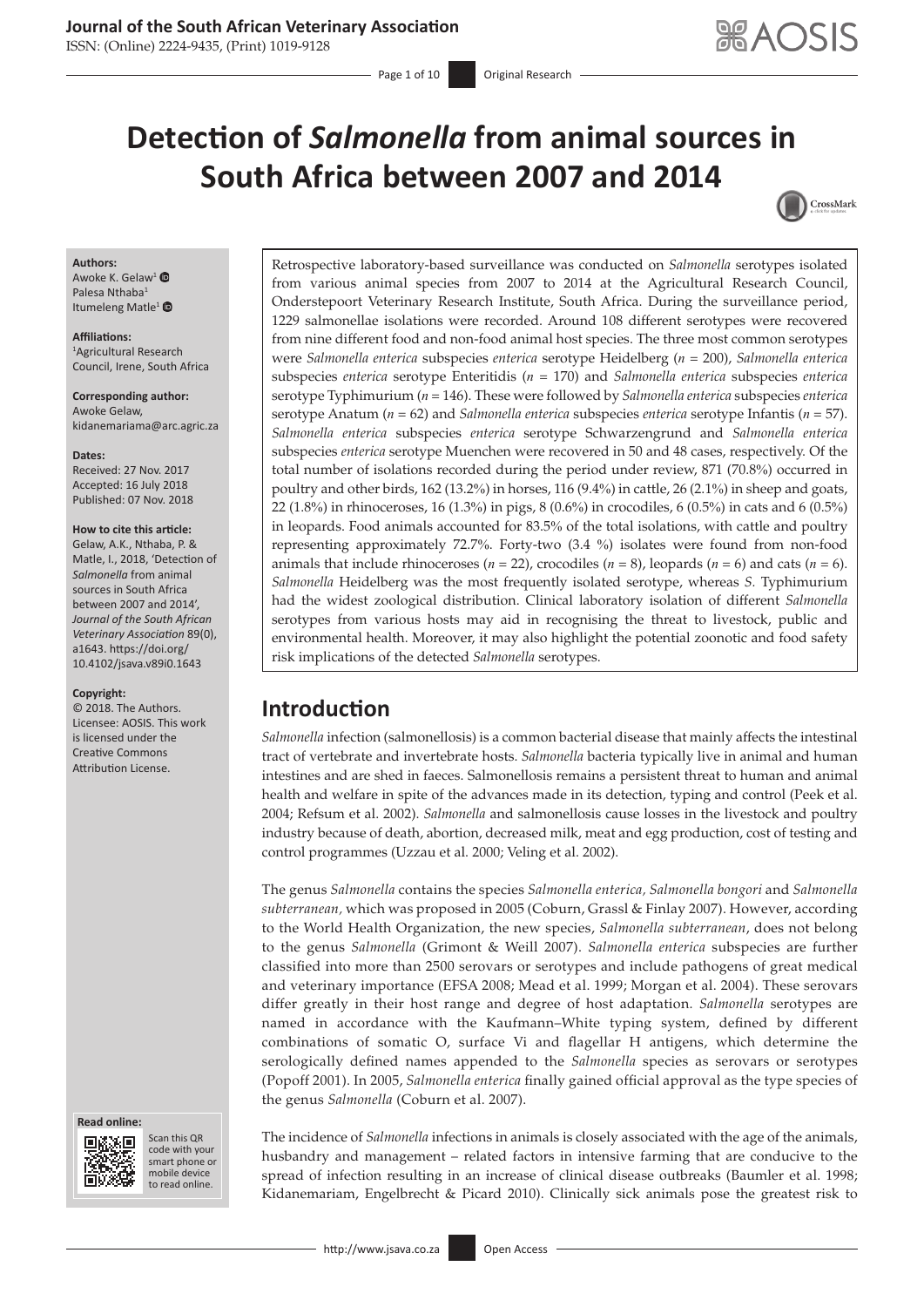humans because they are more likely to shed *Salmonella* in higher concentrations than apparently healthy animals.

Salmonellosis is one of the most common food-borne diseases. High-protein foods such as meat, poultry, fish and eggs are most commonly associated with *Salmonella*. However, any food that becomes contaminated and held at temperatures that promote bacterial growth can cause salmonellosis (Altekruse et al. 2006; Kidanemariam et al*.* 2010; Kimura et al. 2004).

Periodic surveillance reports, such as this one, could provide useful information on the changing patterns of salmonellosis in animals and foods of animal origin. It also assists in the study of the epidemiology, risk factors associated with the disease, and control of the disease. The purpose of this report is to present the retrospective records of the animal isolations and the zoological distribution of the *Salmonella* serotypes isolated and serotyped at the Agricultural Research Council – Onderstepoort Veterinary Research (ARC-OVR) from 2007 to 2014.

### **Materials and methods**

Specimens submitted to the ARC-OVR bacteriology laboratory comprised bacterial cultures, organs, tissues, swabs, faeces, fluid and tissues obtained after abortion and egg samples. Unprocessed and raw specimens were inoculated into buffered peptone water (pH 7.2) as pre-enrichment and incubated at 37 °C for 18–24 h. One millilitre of the preenrichment broth was transferred into 9 ml of Rappaport Vassiliadis (Oxoid®) enrichment broth and incubated at 42 °C for 18–24 h. Subcultures from enrichment media were grown on to selective solid media such as xylose-lysine deoxycholate (XLD) agar (Difco®) and incubated at 37 °C for 18–24 h. Black colonies with a pink periphery were considered presumptively positive for *Salmonella* and were further confirmed with biochemical tests. Only those Gram-negative isolates that were indole-negative, motile, Simmon's citratenegative, urease negative, produced hydrogen sulphide in a triple sugar iron (TSI) slant, were lysine decarboxylase positive, fermented dulcitol but did not ferment lactose and were malonate negative were considered to be *Salmonella enterica.* Additional carbohydrate fermentation tests, such as gas production in Durham tubes and fermentation of sorbitol, arabinose, rhamnose, maltose and trehalose, were included to make provision for those *Salmonella* organisms that do not necessarily fit the above-mentioned criteria. Consideration was also given to *S. enterica* serovar Gallinarum and *S. enterica* serovar Pullorum that are non-motile when isolation and identification were done. There are variable reactions to Simmon's citrate utilisation and hydrogen production, and special attention was given to these features not to miss salmonellae.

Confirmed *Salmonella* isolates were further serotyped according to the Kauffmann–White classification scheme using a battery of somatic O and flagellar H polyvalent and monovalent antisera.

Data were captured in a dedicated Microsoft Excel™ data sheet for subsequent analysis. Descriptive statistics were employed to obtain values of proportions and percentiles.

## **Results**

A total of 1229 *Salmonella* isolates were serotyped successfully during the surveillance period 2007–2014. The number of isolates and distribution of the various serotypes in different host species are shown in Table 1. The isolates were classified into 108 serotypes under the 17 groups of the Kauffmann– White classification scheme.

Of the total of 1229 isolates with 108 serotypes recorded during the period under review, 871 (70.8%) occurred in poultry and other birds, 162 (13.2%) in horses, 116 (9.4%) in cattle, 26 (2.1%) in sheep and goats, 22 (1.8%) in rhinoceroses, 16 (1.3%) in pigs, 8 (0.6%) in crocodiles, 6 (0.5%) in cats and 6 (0.5%) in leopards. Despite the large number of serotypes involved, the majority of isolates were limited to only a few serotypes. For example, from the total of 108 serotypes detected, only 8 serotypes contributed 63.0% (775 isolates), while 100 serotypes collectively accounted for 37.0% (454 isolates). The eight most common serotypes were *S*. Anatum (5.0%), *S*. Dublin (3.4%), *S*. Enteritidis (13.8%), *S*. Heidelberg (16.2%), *S*. Infantis (4.6%), *S*. Muenchen (3.9%), *S*. Schwarzengrund (4.0%) and *S*. Typhimurium (11.8%) (Table 1). The most frequently isolated serotype was *S*. Heidelberg, accounting for 16.2% of all isolates. Twenty-seven serotypes were isolated only once during the survey period. *S*. Typhimurium had the widest zoological distribution, followed by *S.* Enteritidis and *S*. Heidelberg.

In domestic fowl and other birds, the most common serotypes detected were *S*. Enteritidis (18.2%), *S*. Heidelberg (15.2%), *S*. Typhimurium (7.5%) and *S*. Schwarzengrund (5.4%); these four serotypes in total contributed 46.5% of the isolates, while the remaining 84 serotypes accounted for 53.5% of the total isolates (Tables 1 and 2).

In cattle, the most common serotypes detected were *S*. Dublin (33.6%), *S*. Typhimurium (14.6%), *S*. Anatum (11.2%) and *S*. Infantis (6.9%) and accounted for 66.4% of the total isolates, while the remaining 25 serotypes accounted for 33.6% of the total isolates (Table 3).

In horses, 162 isolations involving 18 serotypes were recorded in the period under review. The three major serotypes were *S*. Heidelberg (32.1%), *S*. Anatum (22.2%) and *S*. Typhimurium (21.6%). The remaining 15 serotypes collectively accounted for 24.8% of the total isolations (Tables 1 and 4).

Eight serotypes were identified from 26 isolations that occurred in sheep and goats. *Salmonella* Typhimurium (34.6%), *S*. Enteritidis (15.4%), *S*. Infantis (11.5%) and *S*. Isangi (11.5%) were the major serotypes and collectively accounted for 73.1% of the isolations (Table 5).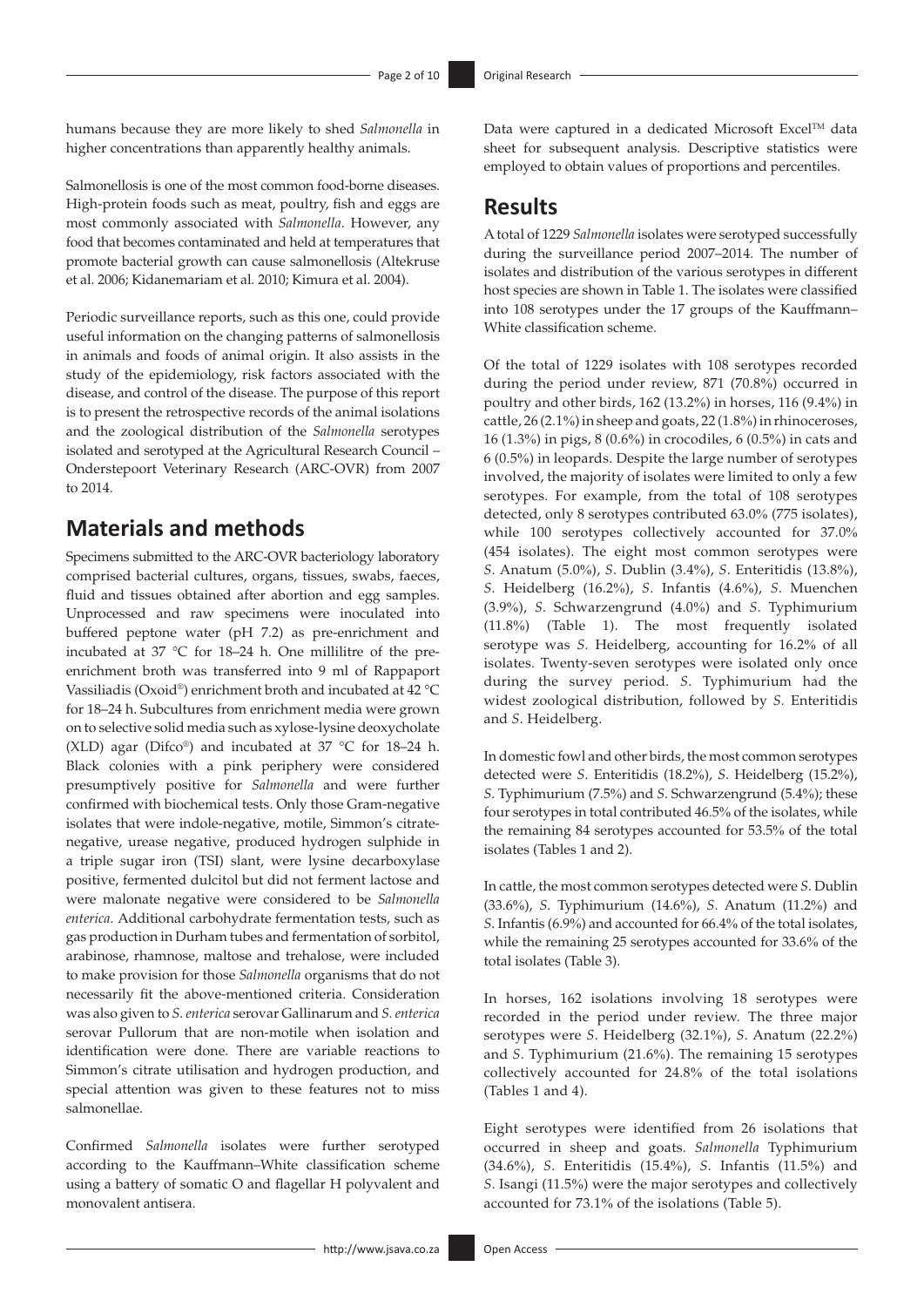**TABLE 1:** Number of isolates and zoological distribution of the various serotypes 2007–2014.

| Serotype                 | Cattle           | Poultry          | Leopard          | Rhino            | Crocodile           | Feline           | Equine              | Sheep and goat      | Pig                 | <b>Total</b>              |
|--------------------------|------------------|------------------|------------------|------------------|---------------------|------------------|---------------------|---------------------|---------------------|---------------------------|
| S Aarhus                 | $1\,$            | $\mathbf 1$      | $\mathbf 0$      | $\boldsymbol{0}$ | $\mathsf{O}\xspace$ | $\bf{0}$         | $\boldsymbol{0}$    | $\pmb{0}$           | $\boldsymbol{0}$    | $\mathbf 2$               |
| S Abaetetuba             | 0                | $\overline{7}$   | $\mathbf 0$      | $\boldsymbol{0}$ | $\mathbf 0$         | $\boldsymbol{0}$ | $\mathbf 0$         | $\pmb{0}$           | $\boldsymbol{0}$    | $\overline{7}$            |
| S Aberdeen               | 3                | $\mathsf 9$      | $\boldsymbol{0}$ | $\boldsymbol{0}$ | $\boldsymbol{0}$    | $\boldsymbol{0}$ | $\boldsymbol{0}$    | $\mathbf 0$         | $\boldsymbol{0}$    | 12                        |
| S Achersleben            | $\pmb{0}$        | $\mathbf 0$      | 0                | $\mathbf 0$      | 0                   | $\pmb{0}$        | $\overline{2}$      | $\boldsymbol{0}$    | $\boldsymbol{0}$    | $\overline{2}$            |
| S Adeoyo                 | $\boldsymbol{0}$ | $\boldsymbol{0}$ | $\boldsymbol{0}$ | $\boldsymbol{0}$ | $\boldsymbol{0}$    | $\boldsymbol{0}$ | 9                   | $\boldsymbol{0}$    | $\boldsymbol{0}$    | $\mathsf 9$               |
| S Agona                  | $\boldsymbol{0}$ | 12               | $\boldsymbol{0}$ | $\mathbf 0$      | $\boldsymbol{0}$    | $\pmb{0}$        | 0                   | $\overline{2}$      | $\boldsymbol{0}$    | 14                        |
| S Alachua                | $\mathbf 0$      | $\overline{3}$   | $\boldsymbol{0}$ | $\bf 0$          | $\boldsymbol{0}$    | $\mathbf 0$      | $\boldsymbol{0}$    | $\boldsymbol{0}$    | $\boldsymbol{0}$    | $\mathsf 3$               |
| S Anatum                 | 13               | 13               | 0                | $\mathbf 0$      | 0                   | $\mathbf 0$      | 36                  | $\boldsymbol{0}$    | $\boldsymbol{0}$    | 62                        |
| S Berta                  | $\boldsymbol{0}$ | $\overline{7}$   | $\boldsymbol{0}$ | $\boldsymbol{0}$ | $\boldsymbol{0}$    | $\mathbf 0$      | $\boldsymbol{0}$    | $\boldsymbol{0}$    | $\boldsymbol{0}$    | $\overline{7}$            |
| S Bovismorbificans       | $\mathbf{1}$     | $\boldsymbol{0}$ | $\pmb{0}$        | $\mathbf 0$      | 0                   | $\boldsymbol{0}$ | 0                   | $\boldsymbol{0}$    | $\boldsymbol{0}$    | $\mathbf 1$               |
| S Blockley               | $\mathbf 0$      | $\overline{2}$   | $\boldsymbol{0}$ | $\boldsymbol{0}$ | $\boldsymbol{0}$    | $\boldsymbol{0}$ | $\boldsymbol{0}$    | $\boldsymbol{0}$    | $\boldsymbol{0}$    | $\overline{2}$            |
| S Brandenburg            | $\mathbf{1}$     | $\overline{3}$   | $\boldsymbol{0}$ | $\mathbf 0$      | $\boldsymbol{0}$    | $\mathbf 0$      | 0                   | $\boldsymbol{0}$    | $\boldsymbol{0}$    | $\overline{4}$            |
| S Braenderup             | $\boldsymbol{0}$ | 6                | $\boldsymbol{0}$ | $\boldsymbol{0}$ | $\boldsymbol{0}$    | $\mathbf 0$      | $\boldsymbol{0}$    | $\boldsymbol{0}$    | $\boldsymbol{0}$    | 6                         |
| S Brancaster             | 0                | 16               | 0                | $\pmb{0}$        | 0                   | $\mathbf 0$      | 0                   | $\boldsymbol{0}$    | $\boldsymbol{0}$    | 16                        |
| S Bredeney               | $\mathbf{1}$     | $\overline{3}$   | $\boldsymbol{0}$ | $\boldsymbol{0}$ | $\boldsymbol{0}$    | $\boldsymbol{0}$ | $\boldsymbol{0}$    | $\boldsymbol{0}$    | $\boldsymbol{0}$    | $\sqrt{4}$                |
| S Brezany                | 0                | $\,1\,$          | 0                | $\boldsymbol{0}$ | 0                   | $\boldsymbol{0}$ | 0                   | $\boldsymbol{0}$    | $\boldsymbol{0}$    | $\mathbf 1$               |
| S Canada                 | $\boldsymbol{0}$ | $\overline{2}$   | $\boldsymbol{0}$ | $\boldsymbol{0}$ | $\boldsymbol{0}$    | $\boldsymbol{0}$ | $\boldsymbol{0}$    | $\mathbf 0$         | $\boldsymbol{0}$    | $\mathbf 2$               |
| S Cardoner               | 6                | $\boldsymbol{0}$ | 0                | $\mathbf 0$      | 0                   | $\mathbf 0$      | 0                   | $\boldsymbol{0}$    | $\boldsymbol{0}$    | 6                         |
| S Cerro                  | $\boldsymbol{0}$ | $1\,$            | $\boldsymbol{0}$ | $\bf 0$          | $\boldsymbol{0}$    | $\boldsymbol{0}$ | $\boldsymbol{0}$    | $\boldsymbol{0}$    | $\boldsymbol{0}$    | $\,1\,$                   |
| S Chailey                | $\pmb{0}$        | $\overline{2}$   | 0                | $\mathbf 0$      | 0                   | $\mathbf 0$      | 0                   | $\boldsymbol{0}$    | $\boldsymbol{0}$    | $\overline{2}$            |
| S Chester                | $\overline{2}$   | $\boldsymbol{0}$ | $\boldsymbol{0}$ | $\mathbf 0$      | $\boldsymbol{0}$    | $\boldsymbol{0}$ | $\boldsymbol{0}$    | $\mathbf 0$         | $\boldsymbol{0}$    | $\mathbf 2$               |
| S Chicago                | $\overline{2}$   | $\mathbf 0$      | $\pmb{0}$        | $\boldsymbol{0}$ | $\pmb{0}$           | $\mathbf 0$      | 0                   | $\boldsymbol{0}$    | $\boldsymbol{0}$    | $\overline{2}$            |
| S Cremieu                | $1\,$            | $\boldsymbol{0}$ | $\boldsymbol{0}$ | $\bf 0$          | $\boldsymbol{0}$    | $\boldsymbol{0}$ | $\boldsymbol{0}$    | $\boldsymbol{0}$    | $\boldsymbol{0}$    | $\,1\,$                   |
| S Claibornei             | $\boldsymbol{0}$ | $\overline{2}$   | $\boldsymbol{0}$ | $\mathbf 0$      | 0                   | $\boldsymbol{0}$ | 0                   | $\boldsymbol{0}$    | $\boldsymbol{0}$    | $\mathbf 2$               |
| S Colorado               | $\boldsymbol{0}$ | $\boldsymbol{0}$ | $\boldsymbol{0}$ | $\bf 0$          | $\boldsymbol{0}$    | $\boldsymbol{0}$ | 4                   | $\boldsymbol{0}$    | $\boldsymbol{0}$    | $\sqrt{4}$                |
| S Corvallis              | 0                | $\overline{4}$   | 0                | $\mathbf 0$      | 0                   | $\mathbf 0$      | 0                   | $\boldsymbol{0}$    | $\boldsymbol{0}$    | $\overline{4}$            |
| S Cubana                 | $\mathbf{1}$     | $\boldsymbol{0}$ | $\boldsymbol{0}$ | $\boldsymbol{0}$ | $\boldsymbol{0}$    | $\boldsymbol{0}$ | $\boldsymbol{0}$    | $\mathbf 0$         | $\boldsymbol{0}$    | $1\,$                     |
| S Derby                  | $\boldsymbol{0}$ | $\overline{3}$   | 0                | $\mathbf 0$      | $\pmb{0}$           | $\mathbf 0$      | 0                   | $\boldsymbol{0}$    | $\overline{2}$      | 5                         |
| S Dublin                 | 39               | $\boldsymbol{0}$ | $\boldsymbol{0}$ | $1\,$            | $\boldsymbol{0}$    | $\mathbf 0$      | $\boldsymbol{0}$    | $\mathbf 2$         | $\bf 0$             | 42                        |
| S Duesseldorf            | $\mathbf{1}$     | $\mathbf 2$      | 0                | $\boldsymbol{0}$ | 0                   | $\boldsymbol{0}$ | 0                   | $\boldsymbol{0}$    | $\boldsymbol{0}$    | 3                         |
| S Duisburg               | $\boldsymbol{0}$ | $\overline{2}$   | $\boldsymbol{0}$ | $\boldsymbol{0}$ | $\boldsymbol{0}$    | $\boldsymbol{0}$ | $\boldsymbol{0}$    | $\boldsymbol{0}$    | $\boldsymbol{0}$    | $\sqrt{2}$                |
| S Eastbourne             | 0                | $\,1\,$          | 0                | $\pmb{0}$        | 0                   | $\mathbf 0$      | 0                   | $\boldsymbol{0}$    | $\boldsymbol{0}$    | $\mathbf 1$               |
| S Edinburg               | $\pmb{0}$        | $\mathbf 2$      | $\boldsymbol{0}$ | $\mathbf 0$      | $\boldsymbol{0}$    | $\boldsymbol{0}$ | $\boldsymbol{0}$    | $\mathbf 0$         | $\boldsymbol{0}$    | $\mathbf 2$               |
| S Eko                    | $\pmb{0}$        | $\mathbf 2$      | $\pmb{0}$        | $\mathbf 0$      | $\pmb{0}$           | $\pmb{0}$        | 0                   | $\boldsymbol{0}$    | $\boldsymbol{0}$    | $\overline{2}$            |
| S Enteritidis            | $1\,$            | 159              | $\boldsymbol{0}$ | $\overline{3}$   | $\boldsymbol{0}$    | $\mathbf 0$      | $\boldsymbol{0}$    | $\overline{4}$      | $\mathsf 3$         | 170                       |
| S Farmsen                | 0                | 6                | $\boldsymbol{0}$ | $\pmb{0}$        | 0                   | $\boldsymbol{0}$ | 0                   | $\boldsymbol{0}$    | $\boldsymbol{0}$    | 6                         |
| S Fulda                  | $\boldsymbol{0}$ | $\sqrt{4}$       | $\boldsymbol{0}$ | $\bf 0$          | $\,$ 8 $\,$         | $\boldsymbol{0}$ | $\boldsymbol{0}$    | $\boldsymbol{0}$    | $\boldsymbol{0}$    | 12                        |
| S Give                   | 0                | $\mathbf 0$      | 0                | $\mathbf 0$      | 0                   | $\mathbf 0$      | 0                   | $\boldsymbol{0}$    | $1\,$               | $\mathbf 1$               |
| S Glasgow                | $\boldsymbol{0}$ | $\boldsymbol{0}$ | $\boldsymbol{0}$ | $\pmb{0}$        | $\boldsymbol{0}$    | $\boldsymbol{0}$ | $\overline{2}$      | $\mathbf 0$         | $\boldsymbol{0}$    | $\mathbf 2$               |
| S Glostrup               | 0                | $1\,$            | 0                | $\mathbf 0$      | 0                   | $\mathbf 0$      | 0                   | $\boldsymbol{0}$    | $\boldsymbol{0}$    | $1\,$                     |
| S Gombe                  | $\mathbf 0$      | $\,1\,$          | $\boldsymbol{0}$ | $\boldsymbol{0}$ | $\boldsymbol{0}$    | $\boldsymbol{0}$ | $\boldsymbol{0}$    | $\,0\,$             | $\mathsf{O}\xspace$ | $\,1\,$                   |
| S Goldcoast              | $\overline{2}$   | $\boldsymbol{0}$ | $\mathbf 0$      | $\boldsymbol{0}$ | $\mathbf 0$         | $\boldsymbol{0}$ | $\mathbf 0$         | $\pmb{0}$           | $\boldsymbol{0}$    | $\overline{2}$            |
| S Gustavia               | 0                | $\boldsymbol{0}$ | $\boldsymbol{0}$ | $\boldsymbol{0}$ | 0                   | $\boldsymbol{0}$ | $\mathbf{1}$        | $\mathsf{O}\xspace$ | $\mathsf{O}\xspace$ | $\,1\,$                   |
| S Hadar                  | 0                | 12               | 0                | $\boldsymbol{0}$ | 0                   | $\boldsymbol{0}$ | 0                   | $\boldsymbol{0}$    | $\boldsymbol{0}$    | 12                        |
| S Havana                 | $\boldsymbol{0}$ | 5                | $\mathbf 0$      | $\boldsymbol{0}$ | $\boldsymbol{0}$    | $\boldsymbol{0}$ | $\mathbf 0$         | $\boldsymbol{0}$    | $\boldsymbol{0}$    | 5                         |
| S Hayindogo              | 0                | $\sqrt{4}$       | 0                | $\boldsymbol{0}$ | 0                   | $\pmb{0}$        | 0                   | $\boldsymbol{0}$    | $\boldsymbol{0}$    | $\overline{4}$            |
|                          | $1\,$            | 133              | $\boldsymbol{0}$ | 12               | $\boldsymbol{0}$    | $\mathbf 2$      | 52                  | $\boldsymbol{0}$    | $\mathbf 0$         | 200                       |
| S Heidelberg<br>S Idikan | $\mathbf 0$      | 3                | $\mathbf 0$      | $\boldsymbol{0}$ | $\mathbf 0$         | $\boldsymbol{0}$ | $\mathbf 0$         | $\pmb{0}$           | $\boldsymbol{0}$    | 3                         |
| S Indiana                | $\boldsymbol{0}$ | $\overline{7}$   | $\boldsymbol{0}$ | $\boldsymbol{0}$ | 0                   | $\boldsymbol{0}$ | $\boldsymbol{0}$    | $\mathsf{O}\xspace$ | $\mathsf{O}\xspace$ | $\overline{7}$            |
|                          |                  |                  |                  |                  |                     |                  |                     |                     |                     |                           |
| S Infantis               | 8                | 41               | 0                | $\boldsymbol{0}$ | 0                   | $\boldsymbol{0}$ | 5                   | 3                   | $\mathbf 0$         | 57                        |
| S Isangi                 | $\boldsymbol{0}$ | $\overline{3}$   | $\boldsymbol{0}$ | $\boldsymbol{0}$ | $\boldsymbol{0}$    | $\boldsymbol{0}$ | $\mathsf{O}\xspace$ | $\mathsf 3$         | $\boldsymbol{0}$    | $\,$ 6 $\,$               |
| S Israel                 | 0                | $\mathbf 1$      | $\boldsymbol{0}$ | $\boldsymbol{0}$ | 0                   | $\boldsymbol{0}$ | 0                   | $\boldsymbol{0}$    | $\mathbf 0$         | $\,1\,$                   |
| S Istanbul               | $\boldsymbol{0}$ | $\,1\,$          | $\boldsymbol{0}$ | $\boldsymbol{0}$ | $\boldsymbol{0}$    | $\boldsymbol{0}$ | $\boldsymbol{0}$    | $\boldsymbol{0}$    | $\mathbf 0$         | $\,1\,$                   |
| S Jerusalem              | 0                | $\overline{2}$   | $\mathbf 0$      | $\boldsymbol{0}$ | $\mathbf 0$         | $\boldsymbol{0}$ | $\mathbf 0$         | $\pmb{0}$           | $\boldsymbol{0}$    | $\overline{2}$            |
| S Kainji                 | $\boldsymbol{0}$ | $\mathbf 2$      | $\boldsymbol{0}$ | $\boldsymbol{0}$ | 0                   | $\boldsymbol{0}$ | 0                   | $\mathsf{O}\xspace$ | $\mathsf{O}\xspace$ | $\mathbf 2$               |
| S Kalamu                 | 0                | $\,1\,$          | 0                | $\boldsymbol{0}$ | 0                   | $\boldsymbol{0}$ | $\overline{2}$      | $\boldsymbol{0}$    | $\boldsymbol{0}$    | 3                         |
| S Kedougou               | $\overline{2}$   | $\boldsymbol{0}$ | $\mathbf 0$      | $\boldsymbol{0}$ | $\boldsymbol{0}$    | $\boldsymbol{0}$ | $\mathsf{O}\xspace$ | $\boldsymbol{0}$    | $\boldsymbol{0}$    | $\overline{2}$            |
| S Kentucky               | 0                | $\overline{7}$   | 0                | $\boldsymbol{0}$ | 0                   | $\pmb{0}$        | 0                   | 0                   | $\boldsymbol{0}$    | $\overline{7}$            |
| S Kiambu                 | $1\,$            | $\overline{4}$   | $\boldsymbol{0}$ | $\boldsymbol{0}$ | $\boldsymbol{0}$    | $\boldsymbol{0}$ | $\boldsymbol{0}$    | $\boldsymbol{0}$    | $\mathbf 0$         | 5                         |
| S Kingston               | $\mathbf 0$      | $\,1\,$          | $\mathbf 0$      | $\boldsymbol{0}$ | $\mathbf 0$         | $\boldsymbol{0}$ | $\mathbf 0$         | $\pmb{0}$           | $\boldsymbol{0}$    | $\mathbf 1$               |
| S Kotu                   | 0                | $\overline{3}$   | 0                | $\boldsymbol{0}$ | 0                   | $\boldsymbol{0}$ | 0                   | $\mathsf{O}\xspace$ | $\mathsf{O}\xspace$ | $\ensuremath{\mathsf{3}}$ |

Table 1 continues on the next page  $\rightarrow$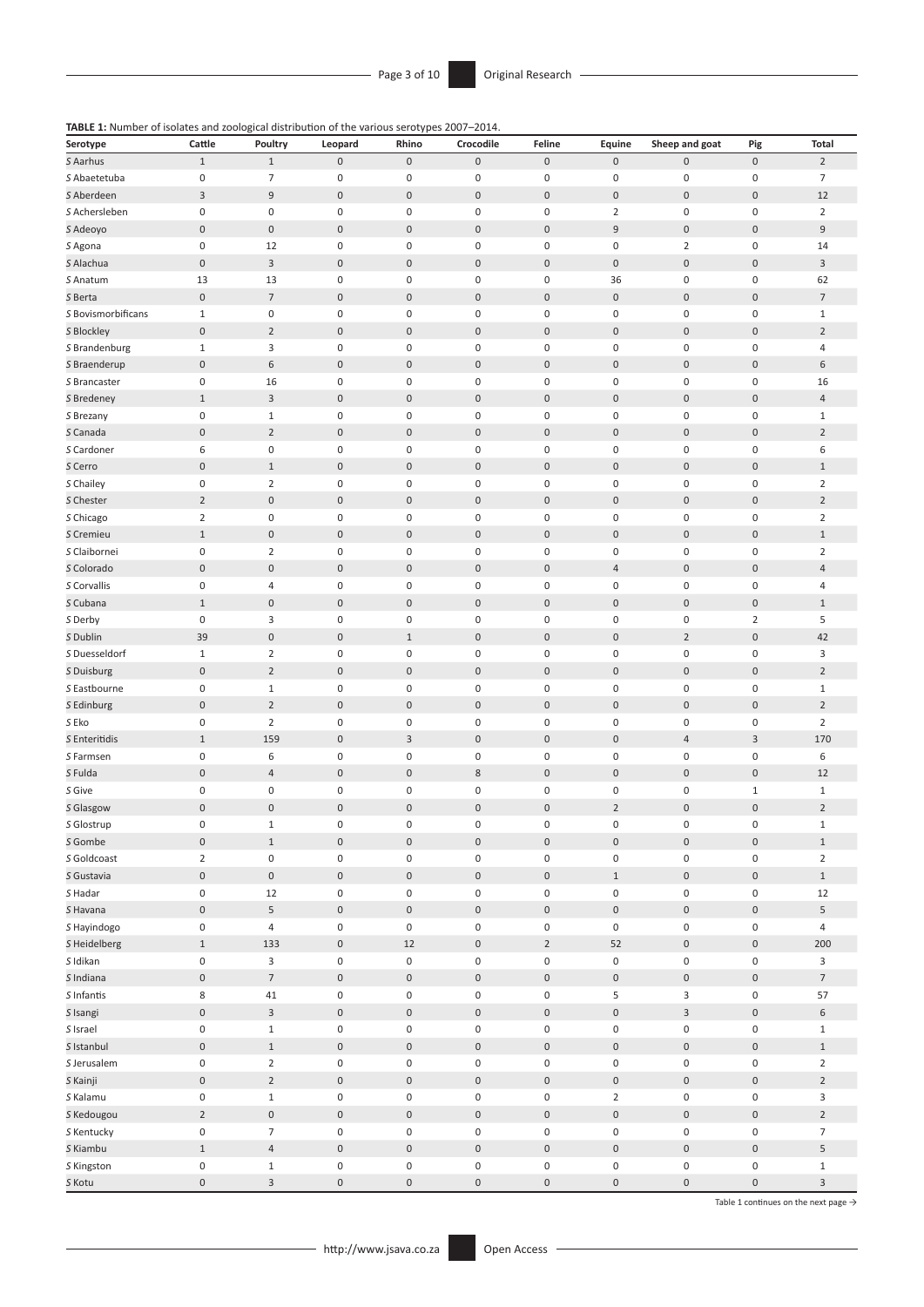|  | TABLE 1 (Continues): Number of isolates and zoological distribution of the various serotypes 2007-2014. |  |
|--|---------------------------------------------------------------------------------------------------------|--|
|--|---------------------------------------------------------------------------------------------------------|--|

| Serotype         | Cattle              | Poultry          | Leopard             | Rhino               | Crocodile           | Feline              | Equine              | Sheep and goat      | Pig                 | <b>Total</b>   |
|------------------|---------------------|------------------|---------------------|---------------------|---------------------|---------------------|---------------------|---------------------|---------------------|----------------|
| S Kottbus        | $\mathbf 1$         | $\mathbf 0$      | $\boldsymbol{0}$    | $\mathbf 0$         | $\pmb{0}$           | $\mathbf 0$         | 0                   | $\pmb{0}$           | $\mathbf 0$         | $1\,$          |
| S Kouka          | $\mathbf 0$         | $\overline{2}$   | $\boldsymbol{0}$    | $\boldsymbol{0}$    | $\bf 0$             | $\boldsymbol{0}$    | $\boldsymbol{0}$    | $\mathbf 0$         | $\mathbf 0$         | $\overline{2}$ |
| S Lexington      | 0                   | $\mathbf 1$      | $\boldsymbol{0}$    | $\mathbf 0$         | 0                   | $\mathbf 0$         | $\boldsymbol{0}$    | $\pmb{0}$           | $\pmb{0}$           | $\,1\,$        |
| S Lockleaze      | $\boldsymbol{0}$    | $\overline{2}$   | $\boldsymbol{0}$    | $\boldsymbol{0}$    | $\boldsymbol{0}$    | $\boldsymbol{0}$    | $\boldsymbol{0}$    | $\mathbf 0$         | $\mathsf{O}\xspace$ | $\overline{2}$ |
| S London         | 0                   | $\overline{4}$   | 0                   | $\mathbf 0$         | 0                   | $\mathbf 0$         | 0                   | $\mathbf 0$         | $\boldsymbol{0}$    | $\overline{4}$ |
| S Mandera        | $\boldsymbol{0}$    | $\boldsymbol{0}$ | $\boldsymbol{0}$    | $\boldsymbol{0}$    | $\boldsymbol{0}$    | $\boldsymbol{0}$    | $1\,$               | $\boldsymbol{0}$    | $\mathsf{O}\xspace$ | $\,1\,$        |
| S Manhattan      | 0                   | $1\,$            | $\pmb{0}$           | $\mathbf 0$         | $\pmb{0}$           | $\mathbf 0$         | $\overline{2}$      | $\pmb{0}$           | $\boldsymbol{0}$    | 3              |
| S Mbandaka       | $\boldsymbol{0}$    | 6                | $\boldsymbol{0}$    | $\bf 0$             | $\boldsymbol{0}$    | $\mathbf 0$         | $\boldsymbol{0}$    | $\mathbf 0$         | $\mathsf{O}\xspace$ | 6              |
| S Minnesota      | 0                   | 25               | 0                   | $\boldsymbol{0}$    | 0                   | $\boldsymbol{0}$    | $\mathbf 0$         | $\pmb{0}$           | $\mathbf 0$         | 25             |
| S Mikawasima     | 0                   | $\mathbf 0$      | 6                   | $\boldsymbol{0}$    | 0                   | $\boldsymbol{0}$    | $\boldsymbol{0}$    | $\mathbf 0$         | $\mathsf{O}\xspace$ | $\,6\,$        |
| S Montevideo     | 0                   | 10               | $\mathbf 0$         | $\mathbf 0$         | 0                   | $\mathbf 0$         | $\boldsymbol{0}$    | $\mathbf 0$         | $\mathbf 0$         | 10             |
| S Muenchen       | $\overline{2}$      | 43               | $\boldsymbol{0}$    | $\mathbf 0$         | $\pmb{0}$           | $\boldsymbol{0}$    | $\overline{2}$      | $\mathbf{1}$        | $\mathsf{O}\xspace$ | 48             |
| S Newport        | $\pmb{0}$           | 22               | $\pmb{0}$           | $\boldsymbol{0}$    | $\pmb{0}$           | $\mathbf 0$         | $\pmb{0}$           | $\pmb{0}$           | $\boldsymbol{0}$    | 22             |
| S Ohio           | $\boldsymbol{0}$    | $\mathsf 3$      | $\boldsymbol{0}$    | $\bf 0$             | $\boldsymbol{0}$    | $\boldsymbol{0}$    | $\boldsymbol{0}$    | $\mathbf 0$         | $\mathsf{O}\xspace$ | $\mathsf 3$    |
| S Orion          | 1                   | 6                | 0                   | $\pmb{0}$           | 0                   | $\boldsymbol{0}$    | 0                   | $\pmb{0}$           | $\boldsymbol{0}$    | $\overline{7}$ |
| S Oslo           | $\boldsymbol{0}$    | $1\,$            | $\boldsymbol{0}$    | $\boldsymbol{0}$    | $\boldsymbol{0}$    | $\boldsymbol{0}$    | $\boldsymbol{0}$    | $\mathbf 0$         | $\mathsf{O}\xspace$ | $1\,$          |
| S Othmarschen    | $\mathbf{1}$        | $\overline{2}$   | 0                   | $\mathbf 0$         | 0                   | $\mathbf 0$         | $\boldsymbol{0}$    | $\mathbf 0$         | $\mathbf 0$         | $\mathsf 3$    |
| S Paratyphi      | $\boldsymbol{0}$    | 5                | $\boldsymbol{0}$    | $\boldsymbol{0}$    | $\boldsymbol{0}$    | $\boldsymbol{0}$    | $\boldsymbol{0}$    | $\mathbf 0$         | $\mathsf{O}\xspace$ | $\sqrt{5}$     |
| S Planckendael   | 0                   | $\,1\,$          | $\pmb{0}$           | $\mathbf 0$         | $\pmb{0}$           | $\mathbf 0$         | $\boldsymbol{0}$    | $\pmb{0}$           | $\boldsymbol{0}$    | $1\,$          |
| S Poitiers       | $\boldsymbol{0}$    | $\mathbf{1}$     | $\boldsymbol{0}$    | $\bf 0$             | $\boldsymbol{0}$    | $\boldsymbol{0}$    | $\boldsymbol{0}$    | $\mathbf 0$         | $\mathbf 0$         | $1\,$          |
| S Panama         | 0                   | $\,1\,$          | $\boldsymbol{0}$    | $\boldsymbol{0}$    | 0                   | $\boldsymbol{0}$    | $\mathbf 0$         | $\pmb{0}$           | $\pmb{0}$           | $\,1\,$        |
| S Poona          | $\boldsymbol{0}$    | $1\,$            | $\boldsymbol{0}$    | $\boldsymbol{0}$    | $\boldsymbol{0}$    | $\boldsymbol{0}$    | $\boldsymbol{0}$    | $\boldsymbol{0}$    | $\boldsymbol{0}$    | $1\,$          |
| S Pretoria       | $\overline{2}$      | 3                | 0                   | $\mathbf 0$         | $\boldsymbol{0}$    | $\mathbf 0$         | $\overline{2}$      | $\pmb{0}$           | $\boldsymbol{0}$    | $\overline{7}$ |
| S Reading        | $\overline{2}$      | $\overline{2}$   | $\boldsymbol{0}$    | $\boldsymbol{0}$    | $\boldsymbol{0}$    | $\boldsymbol{0}$    | $\bf 0$             | $\mathbf 0$         | $\mathsf{O}\xspace$ | $\sqrt{4}$     |
| S Rideau         | 0                   | $\boldsymbol{0}$ | $\pmb{0}$           | $\pmb{0}$           | 0                   | $\pmb{0}$           | $\mathbf{1}$        | $\pmb{0}$           | $\boldsymbol{0}$    | $\,1\,$        |
| S Rissen         | $\boldsymbol{0}$    | 5                | $\pmb{0}$           | $\bf 0$             | $\boldsymbol{0}$    | $\boldsymbol{0}$    | $\boldsymbol{0}$    | $\mathbf 0$         | $\boldsymbol{0}$    | 5              |
| S Ruiru          | 0                   | $\sqrt{4}$       | 0                   | $\mathbf 0$         | 0                   | $\mathbf 0$         | 0                   | $\pmb{0}$           | $\mathbf 0$         | $\overline{4}$ |
| S Saintpaul      | $\boldsymbol{0}$    | 11               | $\boldsymbol{0}$    | $\boldsymbol{0}$    | $\boldsymbol{0}$    | $\boldsymbol{0}$    | $\boldsymbol{0}$    | $\boldsymbol{0}$    | $\boldsymbol{0}$    | 11             |
| S Salford        | $\mathbf 1$         | $\boldsymbol{0}$ | $\boldsymbol{0}$    | $\mathbf 0$         | 0                   | $\boldsymbol{0}$    | $\mathbf 0$         | $\pmb{0}$           | $\mathbf 0$         | $1\,$          |
| S Sambre         | $\boldsymbol{0}$    | $\boldsymbol{0}$ | $\boldsymbol{0}$    | $\mathbf 0$         | $\boldsymbol{0}$    | $\boldsymbol{0}$    | $1\,$               | $\mathbf 0$         | $\mathsf{O}\xspace$ | $1\,$          |
| S Sandiego       | 0                   | $\pmb{0}$        | 0                   | $\pmb{0}$           | 0                   | $\mathbf 0$         | $\boldsymbol{0}$    | $\pmb{0}$           | $1\,$               | $1\,$          |
| S Schoeneberg    | $\mathbf{1}$        | $\mathbf 0$      | $\boldsymbol{0}$    | $\boldsymbol{0}$    | $\boldsymbol{0}$    | $\boldsymbol{0}$    | $\overline{2}$      | $\boldsymbol{0}$    | $\boldsymbol{0}$    | $\mathsf 3$    |
| S Schwarzengrund | 0                   | 47               | 0                   | $\pmb{0}$           | 0                   | $\pmb{0}$           | 3                   | $\pmb{0}$           | $\boldsymbol{0}$    | 50             |
| S Senftenberg    | $\boldsymbol{0}$    | 25               | $\boldsymbol{0}$    | $\boldsymbol{0}$    | $\boldsymbol{0}$    | $\boldsymbol{0}$    | $\boldsymbol{0}$    | $\mathbf 0$         | $\mathsf{O}\xspace$ | 25             |
| S Shubra         | 0                   | $\mathbf 2$      | 0                   | $\mathbf 0$         | 0                   | $\mathbf 0$         | $\pmb{0}$           | $\pmb{0}$           | $\boldsymbol{0}$    | $\mathbf 2$    |
| S Stanley        | $\boldsymbol{0}$    | $\mathbf{1}$     | $\boldsymbol{0}$    | $\boldsymbol{0}$    | $\boldsymbol{0}$    | $\boldsymbol{0}$    | $\boldsymbol{0}$    | $\boldsymbol{0}$    | $\boldsymbol{0}$    | $\,1\,$        |
| S Stanleyville   | 0                   | 13               | $\pmb{0}$           | $\mathbf 0$         | $\boldsymbol{0}$    | $\mathbf 0$         | $\boldsymbol{0}$    | $\pmb{0}$           | $\boldsymbol{0}$    | 13             |
| S Stratford      | $\mathbf{1}$        | $\boldsymbol{0}$ | $\boldsymbol{0}$    | $\boldsymbol{0}$    | $\boldsymbol{0}$    | $\boldsymbol{0}$    | $\boldsymbol{0}$    | $\boldsymbol{0}$    | $\mathsf{O}\xspace$ | $\,1\,$        |
| S Tallahassee    | 0                   | $\overline{2}$   | 0                   | $\mathbf 0$         | 0                   | $\mathbf 0$         | 0                   | $\mathbf 0$         | $\boldsymbol{0}$    | $\overline{2}$ |
| S Tennessee      | $\mathbf 0$         | $\overline{7}$   | $\mathbf{0}$        | $\mathbf 0$         | 0                   | $\mathbf 0$         | 0                   | $\mathbf{0}$        | $\overline{0}$      | $\overline{7}$ |
| S Thompson       | 0                   | 13               | $\pmb{0}$           | $\boldsymbol{0}$    | $\mathsf{O}\xspace$ | $\boldsymbol{0}$    | $\mathsf 0$         | $\,0\,$             | $\pmb{0}$           | 13             |
| S Tsevie         | $\mathbf 0$         | $\mathbf 2$      | $\mathsf{O}\xspace$ | $\mathsf{O}$        | $\mathsf{O}\xspace$ | $\mathbf 0$         | $\mathsf{O}\xspace$ | $\mathbf 0$         | $\mathsf{O}\xspace$ | $\overline{2}$ |
| S Typhimurium    | 17                  | 66               | 0                   | $\,6\,$             | $\boldsymbol{0}$    | $\overline{4}$      | 35                  | 9                   | 9                   | 146            |
| S Virchow        | $\mathsf{O}\xspace$ | 13               | $\mathsf{O}\xspace$ | $\mathsf 0$         | $\mathsf{O}\xspace$ | $\mathsf{O}\xspace$ | $\mathbf 0$         | $\mathsf{O}\xspace$ | $\mathsf{O}\xspace$ | 13             |
| S Winneba        | 0                   | 6                | $\mathsf{O}\xspace$ | $\boldsymbol{0}$    | $\mathsf{O}\xspace$ | $\boldsymbol{0}$    | $\mathsf 0$         | $\,0\,$             | $\boldsymbol{0}$    | 6              |
| S Wippra         | $\mathsf{O}\xspace$ | $\overline{4}$   | $\mathbf 0$         | $\mathsf{O}\xspace$ | $\mathsf{O}\xspace$ | $\mathsf{O}\xspace$ | $\mathsf{O}\xspace$ | $\mathsf{O}\xspace$ | $\mathsf{O}\xspace$ | $\overline{4}$ |
| S Yoruba         | 0                   | $\mathbf{1}$     | 0                   | $\mathbf 0$         | 0                   | $\mathbf 0$         | $\mathbf 0$         | $\overline{2}$      | 0                   | 3              |
| Total            | 116                 | 871              | 6                   | 22                  | 8                   | 6                   | 162                 | ${\bf 26}$          | 16                  | 1233           |

Sixteen isolations involving five serotypes were recorded in pigs. The majority of isolates were *S*. Typhimurium, that accounted for 56.3% of the cases, followed by *S*. Enteritidis (18.7%) and *S.* Derby (12.5%) (Table 6). In captive and wild animals, 42 isolates involving 6 serotypes were recorded (Table 7). *Salmonella* Heidelberg (33.33%) and *S.* Typhimurium (23.8%) were the two major serotypes isolated during the survey period. *Salmonella* Fulda (19.0%) and *S*. Mikawasima (14.3%) were isolated exclusively from crocodiles and leopards, respectively (Table 7). *Salmonella* Dublin (2.4%) and *S*. Enteritidis (7.1%) were detected from rhinoceroses.

# **Discussion**

Laboratory diagnosis continues to provide important epidemiological information that contributes significantly to continuous disease surveillance programmes in the country, if properly validated tests are used. The data set presented in this report is a follow-up of similar laboratory surveillance information carried out from 1996 through 2006 as described elsewhere (Kidanemariam et al*.* 2010).

There has been a steady increase over the years in the number of *Salmonella* serotypes isolated and in the number of animal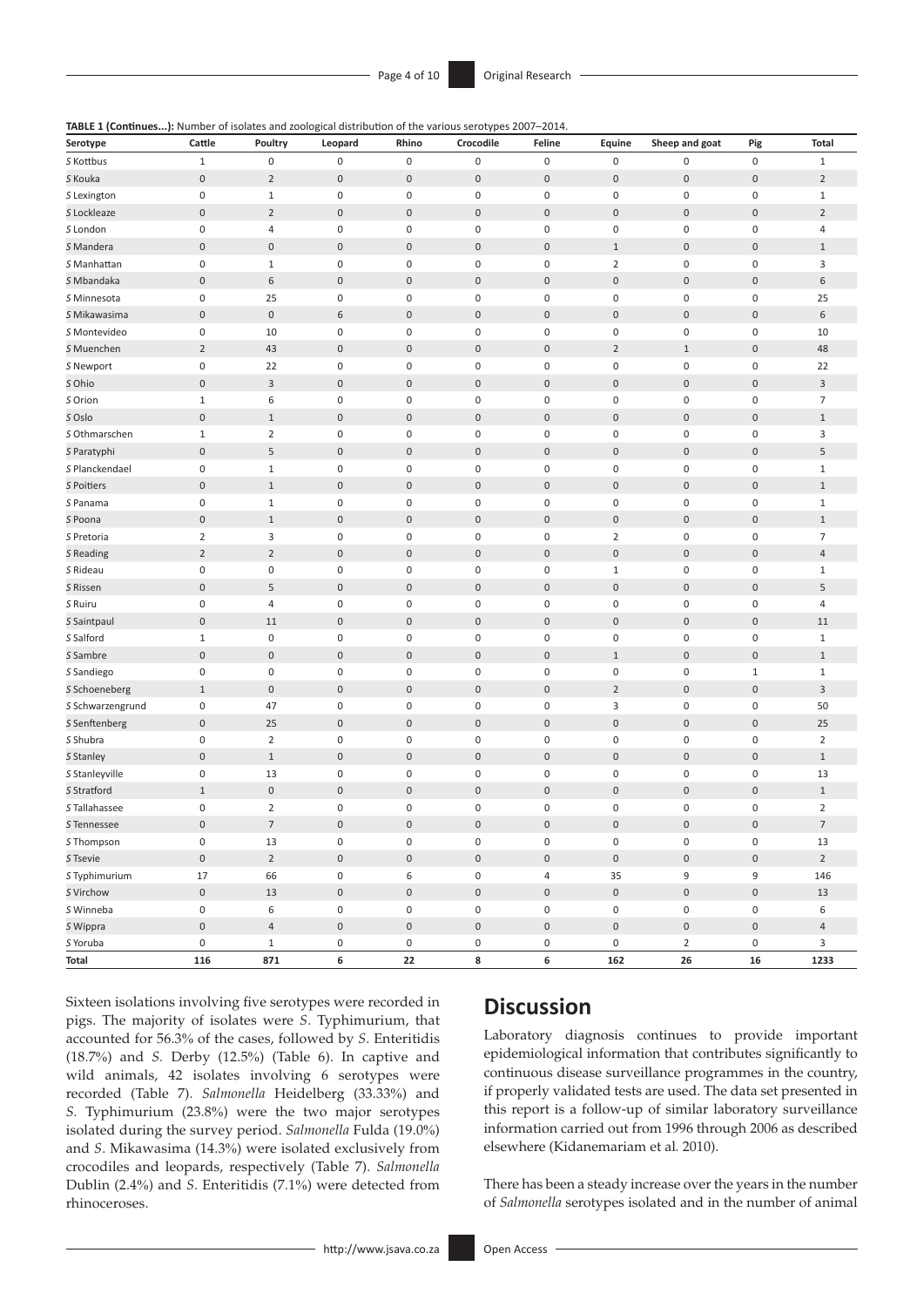**TABLE 2:** Common *Salmonella* serotypes in poultry in South Africa.

| Isolate                    | 2007           | 2008         | 2009           | 2010           | 2011           | 2012           | 2013           | 2014           | Total  |
|----------------------------|----------------|--------------|----------------|----------------|----------------|----------------|----------------|----------------|--------|
| S Enteritidis              |                |              |                |                |                |                |                |                |        |
| Count                      | 26             | 14           | 10             | 62             | $\overline{2}$ | 12             | 31             | $\overline{2}$ | 159    |
| $\frac{0}{0}$              | 16.88          | 14.00        | 10.30          | 42.42          | 6.89           | 7.69           | 19.25          | 8.33           | 18.25  |
| S Heidelberg               |                |              |                |                |                |                |                |                |        |
| Count                      | 20             | $\mathbf 0$  | 11             | 5              | $\mathbf 0$    | 63             | 34             | $\mathbf 0$    | 133    |
| $\frac{0}{0}$              | 12.98          | 0.00         | 11.34          | 3.42           | 0.00           | 40.38          | 21.11          | 0.00           | 15.26  |
| S Infantis                 |                |              |                |                |                |                |                |                |        |
| Count                      | $\mathbf{1}$   | $\,$ 6 $\,$  | 5              | $\sqrt{4}$     | $\,8\,$        | 3              | $\bf 8$        | $\,6\,$        | 41     |
| $\frac{0}{0}$              | 0.64           | 6.00         | 5.15           | 2.73           | 27.58          | 1.92           | 4.96           | 25.00          | 4.70   |
| S Minnesota                |                |              |                |                |                |                |                |                |        |
| Count                      | $\overline{2}$ | 6            | $\mathbf{1}$   | 3              | $\mathbf 0$    | $\overline{4}$ | 9              | $\mathbf 0$    | 25     |
| $\%$                       | 1.29           | 6.00         | 1.03           | 2.05           | 0.00           | 2.56           | 5.59           | 0.00           | 2.87   |
| S Muenchen                 |                |              |                |                |                |                |                |                |        |
| Count                      | $\overline{2}$ | 15           | $\mathbf 0$    | $\overline{2}$ | $\mathbf 0$    | 17             | $\overline{7}$ | $\mathbf{0}$   | 43     |
| $\frac{0}{0}$              | 1.29           | 15.00        | 0.00           | 1.36           | 0.00           | 10.89          | 4.34           | 0.00           | 4.93   |
| S Newport                  |                |              |                |                |                |                |                |                |        |
| Count                      | $\mathsf 0$    | 5            | 3              | $\pmb{0}$      | 3              | 5              | 3              | 3              | 22     |
| $\%$                       | 0.00           | 5.00         | 3.09           | 0.00           | 10.34          | 3.20           | 1.86           | 12.50          | 2.52   |
| S Schwarzengrund           |                |              |                |                |                |                |                |                |        |
| Count                      | $\mathbf 0$    | 5            | $\overline{2}$ | 8              | $\overline{2}$ | 5              | 18             | $\overline{7}$ | 47     |
| $\frac{0}{0}$              | 0.00           | 5.00         | 2.06           | 5.47           | 6.89           | 3.20           | 11.18          | 29.16          | 5.39   |
| S Senftenberg              |                |              |                |                |                |                |                |                |        |
| Count                      | 3              | $\mathbf{1}$ | 15             |                | 5              | 0              | $\mathbf{1}$   | $\mathbf 0$    | 25     |
| $\frac{0}{0}$              | 1.94           | 1.00         | 15.46          | 0.00           | 17.24          | 0.00           | 0.62           | 0.00           | 2.87   |
| S Typhimurium              |                |              |                |                |                |                |                |                |        |
| Count                      | 22             | $\,8\,$      | 20             | 18             | $\mathbf{1}$   | $\overline{9}$ | $\overline{7}$ | $\mathbf 0$    | 66     |
| $\%$                       | 14.28          | 8.00         | 20.61          | 12.32          | 3.44           | 5.76           | 4.34           | 0.00           | 7.57   |
| Others                     |                |              |                |                |                |                |                |                |        |
| Count                      | 78             | 48           | 34             | 44             | 16             | 41             | 43             | 6              | 310    |
| $\%$                       | 50.64          | 48.00        | 35.05          | 30.13          | 55.17          | 26.28          | 26.70          | 25.00          | 35.59  |
| Total                      |                |              |                |                |                |                |                |                |        |
| Count                      | 154            | 100          | 97             | 146            | 29             | 156            | 161            | 24             | 871    |
| $\mathbf{0/}_{\mathbf{0}}$ | 100.00         | 100.00       | 100.00         | 100.00         | 100.00         | 100.00         | 100.00         | 100.00         | 100.00 |

|               | TABLE 3: Common Salmonella serotypes in cattle in South Africa. |                |                 |                     |              |                |              |              |        |
|---------------|-----------------------------------------------------------------|----------------|-----------------|---------------------|--------------|----------------|--------------|--------------|--------|
| Isolate       | 2007                                                            | 2008           | 2009            | 2010                | 2011         | 2012           | 2013         | 2014         | Total  |
| S Anatum      |                                                                 |                |                 |                     |              |                |              |              |        |
| Count         | $\mathbf{1}$                                                    | 5              | $1\,$           | $\mathbf 0$         | $\mathbf 0$  | 5              | $\mathbf{1}$ | $\bf 0$      | 13     |
| $\frac{0}{0}$ | 5.00                                                            | 27.77          | 6.66            | 0.00                | 0.00         | 33.33          | 4.00         | 0.00         | 11.20  |
| S Dublin      |                                                                 |                |                 |                     |              |                |              |              |        |
| Count         | 8                                                               | $\overline{2}$ | 6               | 9                   | 3            | $\overline{2}$ | 6            | 3            | 39     |
| $\%$          | 40.00                                                           | 11.11          | 40.00           | 60.00               | 75.00        | 13.33          | 24.00        | 75.00        | 33.60  |
| S Infantis    |                                                                 |                |                 |                     |              |                |              |              |        |
| Count         | $\mathbf{1}$                                                    | $\overline{2}$ | $\bf 0$         | $\mathsf{O}\xspace$ | $\mathbf 0$  | $\overline{2}$ | $\mathbf{3}$ | $\bf 0$      | 8      |
| $\frac{0}{0}$ | 5.00                                                            | 11.11          | 0.00            | 0.00                | 0.00         | 13.33          | 12.00        | 0.00         | 6.89   |
| S Typhimurium |                                                                 |                |                 |                     |              |                |              |              |        |
| Count         | $\overline{7}$                                                  | $\overline{4}$ | $\mathbf{1}$    | $\mathbf{1}$        | $\mathbf 0$  | 3              | $\mathbf{1}$ | $\mathbf 0$  | 17     |
| $\%$          | 35.00                                                           | 22.22          | 6.66            | 6.66                | 0.00         | 20.00          | 4.00         | 0.00         | 14.65  |
| <b>Others</b> |                                                                 |                |                 |                     |              |                |              |              |        |
| Count         | 3                                                               | 5              | $7\overline{ }$ | 5                   | $\mathbf{1}$ | 3              | 14           | $\mathbf{1}$ | 39     |
| $\%$          | 15.00                                                           | 27.77          | 46.66           | 33.30               | 25.00        | 20.00          | 56.00        | 25.00        | 33.62  |
| Total         |                                                                 |                |                 |                     |              |                |              |              |        |
| Count         | 20                                                              | 18             | 15              | 15                  | 4            | 15             | 25           | 4            | 116    |
| $\frac{0}{0}$ | 100.00                                                          | 100.00         | 100.00          | 100.00              | 100.00       | 100.00         | 100.00       | 100.00       | 100.00 |

species involved. *Salmonella* serotypes clearly seem to differ in their distributions between different animal populations (Table 1). For instance, approximately 95.3% of all detected *Salmonella* serotypes are predominantly associated with domestic species, namely poultry, cattle, horses and sheep and goats, whereas rhinoceroses, leopards, crocodiles and pigs contributed only 4.7%. However, care must be taken when considering these data because of the possibility of a skewed focus from targeted sampling of mostly food animals as compared to wild and game animals. In spite of this, the data probably give a reasonable assessment of the incidence of salmonellosis and the *Salmonella* serotypes involved.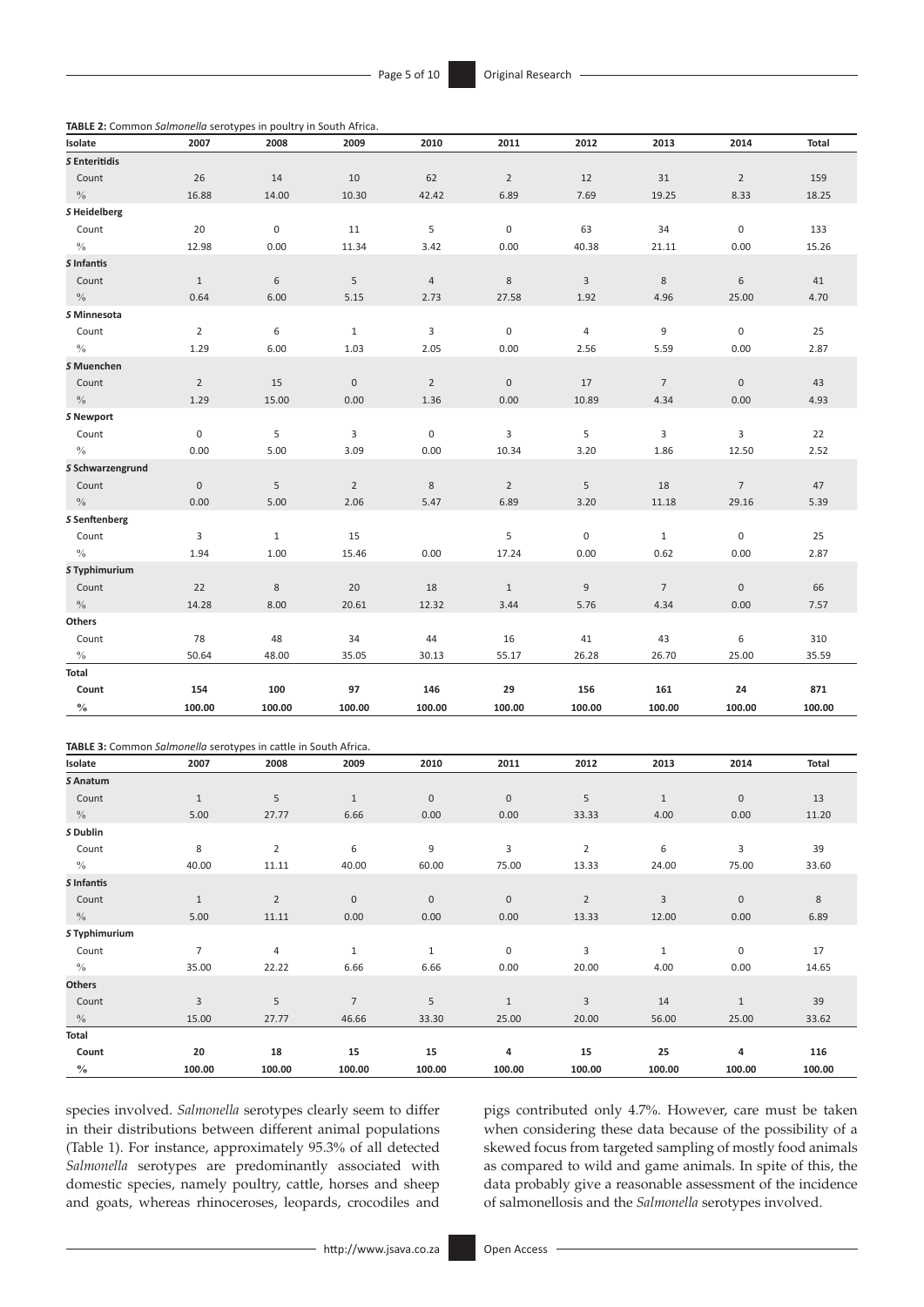**TABLE 4:** Common *Salmonella* serotypes in horses in South Africa.†

| $-1 - 1 = 1$<br>Isolate | 2008                | 2009                | 2011                | 2012                | 2013                | 2014                | Total          |
|-------------------------|---------------------|---------------------|---------------------|---------------------|---------------------|---------------------|----------------|
| S Achersleben           |                     |                     |                     |                     |                     |                     |                |
| Count                   | $\boldsymbol{0}$    | $\mathsf{0}$        | $1\,$               | $\boldsymbol{0}$    | $\mathbf 0$         | $1\,$               | $\overline{2}$ |
| $\%$                    | 0.00                | 0.00                | 1.72                | 0.00                | 0.00                | 2.12                | 1.23           |
| S Adeoyo                |                     |                     |                     |                     |                     |                     |                |
| Count                   | $\mathbf 0$         | $\mathbf 0$         | $\mathsf{O}\xspace$ | $\boldsymbol{0}$    | 9                   | $\,0\,$             | 9              |
| $\%$                    | 0.00                | 0.00                | 0.00                | 0.00                | 20.45               | 0.00                | 5.56           |
| S Anatum                |                     |                     |                     |                     |                     |                     |                |
| Count                   | $\overline{4}$      | $\mathsf{O}\xspace$ | $\,$ 8 $\,$         | $\sqrt{4}$          | 12                  | $\,$ 8 $\,$         | 36             |
| $\%$                    | 100.00              | 0.00                | 13.79               | 100.00              | 27.27               | 17.02               | 22.22          |
| S Colorado              |                     |                     |                     |                     |                     |                     |                |
| Count                   | 0                   | $\boldsymbol{0}$    | $\overline{2}$      | $\boldsymbol{0}$    | $\boldsymbol{0}$    | $\overline{2}$      | 4              |
| $\%$                    | 0.00                | 0.00                | 3.45                | 0.00                | 0.00                | 4.25                | 2.47           |
| S Glasgow               |                     |                     |                     |                     |                     |                     |                |
| Count                   | $\mathsf{O}\xspace$ | $\mathbf 0$         | $\mathsf{O}\xspace$ | $\mathsf{O}\xspace$ | $\overline{2}$      | $\mathsf{O}\xspace$ | $\overline{2}$ |
| $\%$                    | 0.00                | 0.00                | 0.00                | 0.00                | 4.54                | 0.00                | 1.23           |
| S Gustaria              |                     |                     |                     |                     |                     |                     |                |
| Count                   | $\boldsymbol{0}$    | $\mathsf{O}\xspace$ | $\mathsf{O}\xspace$ | $\boldsymbol{0}$    | $\mathbf{1}$        | $\boldsymbol{0}$    | $\mathbf{1}$   |
| $\%$                    | 0.00                | 0.00                | 0.00                | 0.00                | 2.27                | 0.00                | 0.62           |
| S Heidelberg            |                     |                     |                     |                     |                     |                     |                |
| Count                   | $\mathbf 0$         | $\mathbf 0$         | 32                  | $\boldsymbol{0}$    | $\mathsf{O}\xspace$ | 20                  | 52             |
| $\%$                    | 0.00                | 0.00                | 55.17               | 0.00                | 0.00                | 42.55               | 32.1           |
| S Infantis              |                     |                     |                     |                     |                     |                     |                |
| Count                   | $\boldsymbol{0}$    | $\mathbf 0$         | $\pmb{0}$           | $\boldsymbol{0}$    | 5                   | $\,0\,$             | 5              |
| $\%$                    | 0.00                | 0.00                | 0.00                | 0.00                | 11.36               | 0.00                | 3.08           |
| S Kalamu                |                     |                     |                     |                     |                     |                     |                |
| Count                   | $\mathbf 0$         | $\mathbf 0$         | $\mathbf{1}$        | $\boldsymbol{0}$    | $\mathbf 0$         | $\overline{2}$      | $\overline{2}$ |
| $\%$                    | 0.00                | 0.00                | 1.72                | 0.00                | 0.00                | 4.25                | 1.23           |
| S Mandera               |                     |                     |                     |                     |                     |                     |                |
| Count                   | $\boldsymbol{0}$    | 0                   | $\pmb{0}$           | $\boldsymbol{0}$    | $\mathbf{1}$        | $\boldsymbol{0}$    | $\mathbf{1}$   |
| $\%$                    | 0.00                | 0.00                | 0.00                | 0.00                | 2.27                | 0.00                | 0.61           |
| S Mbandaka              |                     |                     |                     |                     |                     |                     |                |
| Count                   | $\boldsymbol{0}$    | $\mathsf{O}\xspace$ | $\mathbf{1}$        | $\boldsymbol{0}$    | $\boldsymbol{0}$    | $\mathbf{1}$        | $\overline{2}$ |
| $\%$                    | 0.00                | 0.00                | 1.72                | 0.00                | 0.00                | 2.12                | 1.23           |
| S Muenchen              |                     |                     |                     |                     |                     |                     |                |
| Count                   | $\boldsymbol{0}$    | 0                   | $\mathbf{1}$        | 0                   | $\pmb{0}$           | $\mathbf{1}$        | $\overline{2}$ |
| $\%$                    | 0.00                | 0.00                | 1.72                | 0.00                | 0.00                | 2.12                | 1.23           |
| S Pretoria              |                     |                     |                     |                     |                     |                     |                |
| Count                   | $\boldsymbol{0}$    | $\mathsf{O}\xspace$ | $\boldsymbol{0}$    | $\boldsymbol{0}$    | $\overline{2}$      | $\boldsymbol{0}$    | $\overline{2}$ |
| $\%$                    | 0.00                | 0.00                | 0.00                | 0.00                | 4.54                | 0.00                | 1.23           |
| S Rideau                |                     |                     |                     |                     |                     |                     |                |
| Count                   | $\pmb{0}$           | $\mathsf{O}\xspace$ | $\mathbf 0$         | $\mathbf 0$         | $\,1\,$             | $\mathbf 0$         | $1\,$          |
| $\%$                    | 0.00                | 0.00                | 0.00                | 0.00                | 2.27                | 0.00                | 0.61           |
| S Sambre                |                     |                     |                     |                     |                     |                     |                |
| Count                   | $\mathsf{O}\xspace$ | $\mathsf{O}\xspace$ | $\mathsf{O}\xspace$ | $\mathsf{O}\xspace$ | $1\,$               | $\mathbf 0$         | $1\,$          |
| $\%$                    | 0.00                | 0.00                | 0.00                | 0.00                | 2.27                | 0.00                | 0.61           |
| S Schoeneberg           |                     |                     |                     |                     |                     |                     |                |
| Count                   | $\pmb{0}$           | $\pmb{0}$           | $\,1\,$             | $\pmb{0}$           | $\mathsf{O}\xspace$ | $\mathbf{1}$        | $\overline{2}$ |
| $\%$                    | 0.00                | 0.00                | 1.72                | 0.00                | 0.00                | 2.12                | 1.23           |
| S Schwarzengrund        |                     |                     |                     |                     |                     |                     |                |
| Count                   | $\boldsymbol{0}$    | $1\,$               | $\mathbf 0$         | $\,0\,$             | $\overline{2}$      | $\mathbf 0$         | 3              |
| $\%$                    | 0.00                | 16.70               | 0.00                | 0.00                | 4.54                | 0.00                | 1.85           |
| S Typhimurium           |                     |                     |                     |                     |                     |                     |                |
| Count                   | 0                   | 5                   | 11                  | $\boldsymbol{0}$    | 8                   | 11                  | 35             |
| $\%$                    | 0.00                | 83.33               | 18.96               | 0.00                | 18.18               | 23.40               | 21.60          |
| <b>Total</b>            |                     |                     |                     |                     |                     |                     |                |
| Count                   | 4                   | 6                   | 58                  | 4                   | 44                  | 47                  | 162            |
| $\%$                    | 100.00              | 100.00              | 100.00              | 100.00              | 100.00              | 100.00              | 100.00         |

†, No samples were presented for testing between 2007 and 2010.

Over 2500 *Salmonella* serovars are recognised worldwide (Coburn et al*.* 2007; EFSA 2008), and the number continues to rise. However, despite the existence of formidable number

of different serotypes, only a few are commonly associated with clinical disease in humans and animals (Warnick et al. 2001). It is also noted in the current study that despite the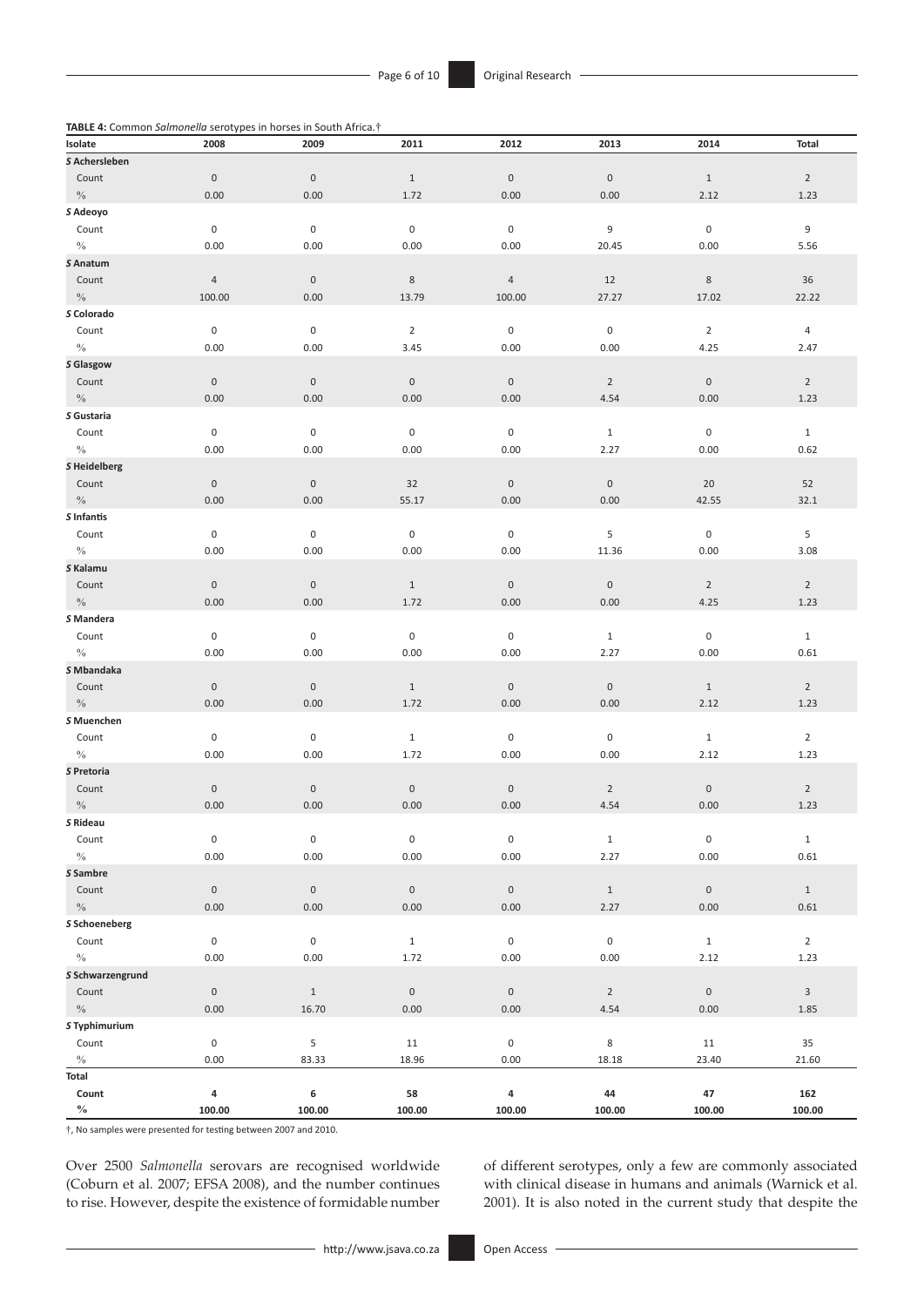**TABLE 5:** Common *Salmonella* serotypes in sheep and goats in South Africa.

| Isolate       | 2010             | 2012                | 2013             | Total                     |
|---------------|------------------|---------------------|------------------|---------------------------|
| S Agona       |                  |                     |                  |                           |
| Count         | $\boldsymbol{0}$ | $\mathbf{1}$        | $\mathbf{1}$     | $\overline{2}$            |
| $\%$          | 0.00             | 14.28               | 7.69             | 7.69                      |
| S Dublin      |                  |                     |                  |                           |
| Count         | $\boldsymbol{0}$ | $\mathsf{O}\xspace$ | $\overline{2}$   | $\overline{2}$            |
| $\%$          | 0.00             | 0.00                | 15.38            | 7.69                      |
| S Enteritidis |                  |                     |                  |                           |
| Count         | $1\,$            | $1\,$               | $\overline{2}$   | $\sqrt{4}$                |
| $\%$          | 16.66            | 14.28               | 15.38            | 15.38                     |
| S Infantis    |                  |                     |                  |                           |
| Count         | $\boldsymbol{0}$ | $\mathsf{O}\xspace$ | 3                | 3                         |
| $\%$          | 0.00             | 0.00                | 23.07            | 11.53                     |
| S Isangi      |                  |                     |                  |                           |
| Count         | $\mathbf{1}$     | $\overline{2}$      | $\boldsymbol{0}$ | $\ensuremath{\mathsf{3}}$ |
| $\%$          | 16.66            | 28.57               | 0.00             | 11.53                     |
| S Muenchen    |                  |                     |                  |                           |
| Count         | $\boldsymbol{0}$ | $\,1\,$             | $\boldsymbol{0}$ | $\mathbf 1$               |
| $\%$          | 0.00             | 14.28               | 0.00             | 3.84                      |
| S Typhimurium |                  |                     |                  |                           |
| Count         | $\mathsf 3$      | $1\,$               | $\overline{5}$   | $\mathsf g$               |
| $\%$          | 50.00            | 14.28               | 38.46            | 34.61                     |
| S Yoruba      |                  |                     |                  |                           |
| Count         | $\mathbf 1$      | $\,1$               | $\,0\,$          | $\overline{2}$            |
| $\%$          | 16.66            | 14.28               | 0.00             | 7.69                      |
| Total         |                  |                     |                  |                           |
| Count         | 6                | $\overline{7}$      | 13               | 26                        |
| $\frac{0}{0}$ | 100.00           | 100.00              | 100.00           | 100.00                    |

|               | TABLE 6: Common Salmonella serotypes in pigs in South Africa. |              |              |             |                |                |              |                |
|---------------|---------------------------------------------------------------|--------------|--------------|-------------|----------------|----------------|--------------|----------------|
| Isolate       | 2008                                                          | 2009         | 2010         | 2011        | 2012           | 2013           | 2014         | <b>Total</b>   |
| S Derby       |                                                               |              |              |             |                |                |              |                |
| Count         | $\mathbf{1}$                                                  | $\mathbf{0}$ | $\bf 0$      | $\mathbf 0$ | $\mathbf{1}$   | $\mathbf{0}$   | $\mathbf 0$  | $\overline{2}$ |
| $\%$          | 20.00                                                         | 0.00         | 0.00         | 0.00        | 20.00          | 0.00           | 0.00         | 12.50          |
| S Enteritidis |                                                               |              |              |             |                |                |              |                |
| Count         | $\mathbf{1}$                                                  | 0            | $\mathbf 0$  | 0           | $\mathbf{1}$   | $\mathbf{1}$   | 0            | 3              |
| $\frac{0}{0}$ | 20.00                                                         | 0.00         | 0.00         | 0.00        | 20.00          | 25.00          | 0.00         | 18.75          |
| S Give        |                                                               |              |              |             |                |                |              |                |
| Count         | $\mathbf 0$                                                   | $\mathbf 0$  | $\mathbf 0$  | $\mathbf 0$ | $\mathbf 0$    | $\mathbf{1}$   | $\mathbf 0$  | $\mathbf{1}$   |
| $\%$          | 0.00                                                          | 0.00         | 0.00         | 0.00        | 0.00           | 25.00          | 0.00         | 6.25           |
| S Sandiego    |                                                               |              |              |             |                |                |              |                |
| Count         | $\mathbf 0$                                                   | 0            | $\mathbf{1}$ | $\mathbf 0$ | $\mathbf 0$    | 0              | 0            | $\mathbf{1}$   |
| $\frac{0}{0}$ | 0.00                                                          | 0.00         | 100.00       | 0.00        | 0.00           | 0.00           | 0.00         | 6.25           |
| S Typhimurium |                                                               |              |              |             |                |                |              |                |
| Count         | 3                                                             | $\mathbf{0}$ | $\mathbf{0}$ | $\mathbf 0$ | $\overline{3}$ | $\overline{2}$ | $\mathbf{1}$ | 9              |
| $\%$          | 60.00                                                         | 0.00         | 0.00         | 0.00        | 60.00          | 50.00          | 100.00       | 56.25          |
| Total         |                                                               |              |              |             |                |                |              |                |
| Count         | 5                                                             | 0            | 1            | 0           | 5              | 4              | $\mathbf{1}$ | 16             |
| $\frac{0}{0}$ | 100.00                                                        | 0.00         | 100.00       | 0.00        | 100.00         | 100.00         | 100.00       | 100.00         |

large number of serotypes involved, the majority of isolates were mainly represented by a small number of serotypes. For instance, from the total of 108 serotypes detected among 1229 isolates, only 8 serotypes contributed 63.0 % (775 isolates), while 100 serotypes collectively accounted for 37.0% (454 isolates).

*Salmonella* serotypes can be divided into host-specific, hostadapted and generalist serotypes, with important implications for the epidemiology and risk factors of the diseases in the associated host species (Baumler et al. 1998; Uzzau et al. 2000). Host-specific serotypes, such as *S*. Paratyphi A in humans and *S*. Gallinarum biovars Gallinarum and Pullorum in chickens, only caused disease in one host species (Pascopella et al. 1995; Uzzau et al. 2000). These host-specific serotypes were not isolated during the survey period. *Salmonella* Paratyphi A is exclusively a human pathogen, and samples are submitted to public health facilities. Nonetheless, *S*. Typhi was confirmed through blood and stool cultures from cases of a typhoid fever outbreak in South Africa (Anon 2016). The absence of *S*. Gallinarum and *S*. Pullorum in the data set of the current survey could be because of the regular targeted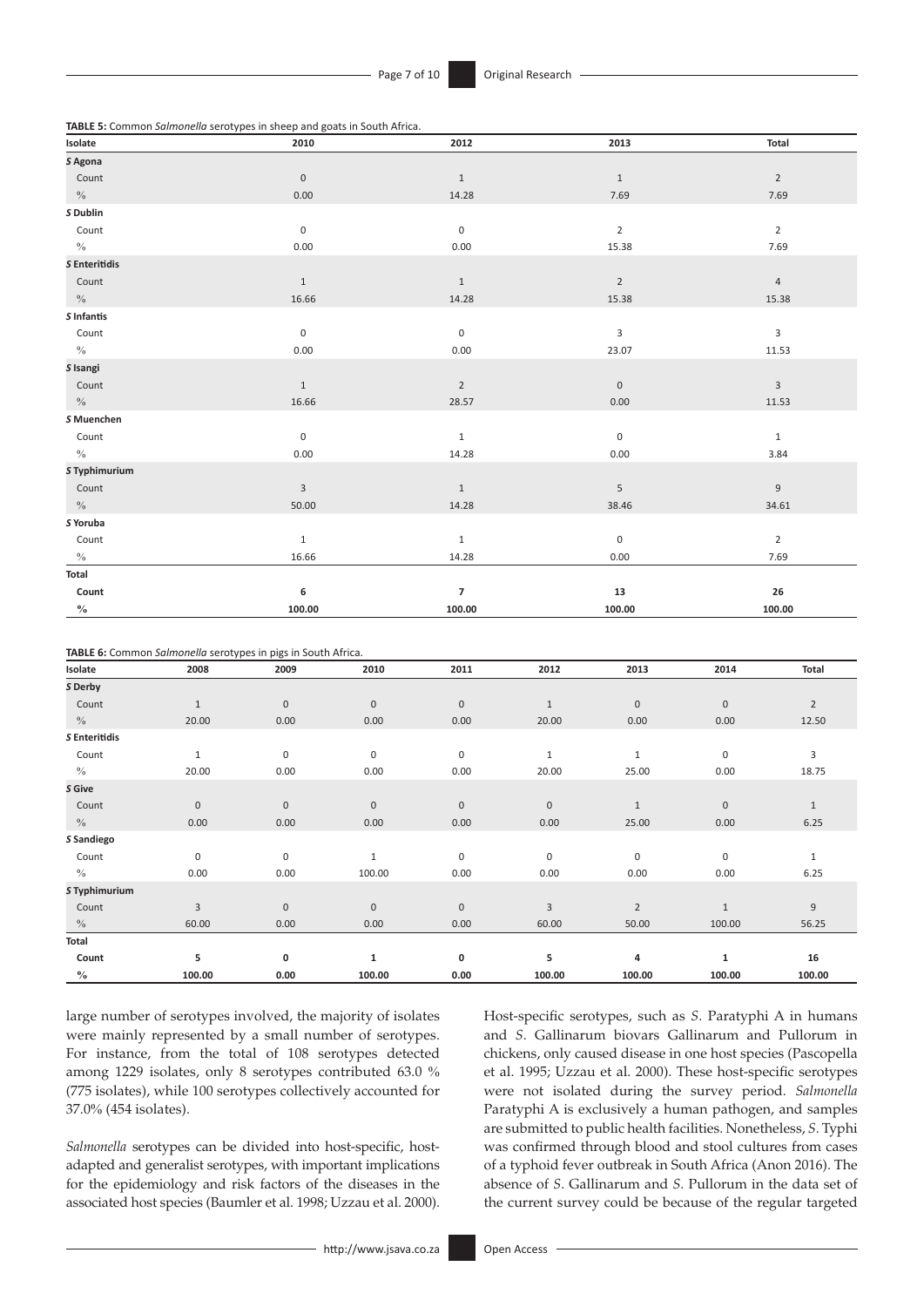**TABLE 7:** Common *Salmonella* serotypes in wild and captive animals in South Africa.†

| Isolate       | 2011           | 2012        | 2013             | 2014           | Total        |
|---------------|----------------|-------------|------------------|----------------|--------------|
| S Dublin      |                |             |                  |                |              |
| Count         | $\mathbf 0$    | $\bf 0$     | $\boldsymbol{0}$ | $\mathbf{1}$   | $\mathbf{1}$ |
| $\%$          | 0.00           | 0.00        | 0.00             | 4.76           | 2.38         |
| S Enteritidis |                |             |                  |                |              |
| Count         | $\mathbf{1}$   | $\pmb{0}$   | $\mathbf 1$      | $\mathbf{1}$   | 3            |
| $\%$          | 5.00           | 0.00        | 100.00           | 4.76           | 7.14         |
| S Fulda       |                |             |                  |                |              |
| Count         | $\overline{4}$ | $\bf 0$     | $\boldsymbol{0}$ | $\overline{4}$ | $\,$ 8 $\,$  |
| $\%$          | 20.00          | 0.00        | 0.00             | 19.04          | 19.04        |
| S Mikawasima  |                |             |                  |                |              |
| Count         | 3              | $\mathbf 0$ | $\bf 0$          | 3              | 6            |
| $\%$          | 15.00          | 0.00        | 0.00             | 14.28          | 14.28        |
| S Heidelberg  |                |             |                  |                |              |
| Count         | $\overline{7}$ | $\bf 0$     | $\boldsymbol{0}$ | $\overline{7}$ | 14           |
| $\%$          | 35.00          | 0.00        | 0.00             | 33.33          | 33.33        |
| S Typhimurium |                |             |                  |                |              |
| Count         | 5              | $\pmb{0}$   | $\pmb{0}$        | 5              | $10\,$       |
| $\%$          | 25.00          | 0.00        | 0.00             | 23.81          | 23.81        |
| Total         |                |             |                  |                |              |
| Count         | 20             | 0           | 1                | 21             | 42           |
| $\frac{0}{0}$ | 100.00         | 0.00        | 100.00           | 100.00         | 100.00       |

†, No samples were presented for testing between 2007 and 2010.



**FIGURE 1:** Annual *Salmonella* isolations and number of serotypes from animal origin.

monitoring programme that assisted poultry farms to control and prevent *Salmonella* infections in general and infections as a result of *S*. Gallinarum and *S*. Pullorum in particular (A.K. Gelaw, unpublished results). In addition, small incidences are less likely to be reported and to be passed unnoticed. Furthermore, the lack of either serovar in the current survey may also be attributed to the selection criteria in the methodology that often targets motile salmonellae.

Host-adapted serotypes are predominantly associated with a single host species, but reports suggest that these serotypes can cause disease in other species as well (Pascopella et al. 1995; Uzzau et al. 2000). For example, *S.* Dublin, *S*. Enteritidis and *S*. Choleraesuis were previously regarded as hostadapted serotypes for cattle, chicken and pigs, respectively (Anderson et al. 1997; Uzzau et al. 2000). However, it became apparent that these serotypes commonly cause disease in a broad range of hosts and may be considered as generalist serotypes. This is supported by the results of the current survey where *S.* Dublin was isolated from cattle, goats and

rhinoceroses, and *S*. Enteritidis was isolated from poultry, pigs, sheep and rhinoceroses, demonstrating the ability of these serotypes to adapt and infect multiple hosts.

Generalist serotypes such as *Salmonella* Typhimurium, on the other hand, are associated with a wide range of hosts. The current data supported this assertion, as *S*. Typhimurium was detected across a wide range of animal species that include poultry, cattle, horses, sheep, goats and pigs (Table 1). This serotype was also found in wild and captive animals such as a leopard, rhinoceros and crocodile. Similar studies have demonstrated that *S*. Typhimurium is the most common serovar isolated in livestock (Morgan et al. 2004; Rabsch et al. 2002) and human non-typhoidal infections, especially in immune-compromised patients (Calvert, Stewart & Reilly 1998; Gordon 2008; Keddy et al. 2017; Voetsch et al. 2004).

*Salmonella* Heidelberg is one of the generalist serotypes and was by far the most common serotype, representing 16.2% of the total isolations, with the majority originating from horses, in which species it accounted for 32.1% of the total cases. This result could partially be attributed to the increased epidemiological monitoring to ascertain the causes of clinical episodes of enteric infections in the hospitalised horses at the Veterinary Academic Hospital of the University of Pretoria (J. Gouws, pers. com., June 2015). Faecal material was submitted for testing, and *S*. Heidelberg was isolated from horses admitted to the hospital. Because of the potential risk of spread of *Salmonella* from an infected horse, the equine hospital has introduced biosecurity measures to help prevent disease transmission to personnel, the environment and other patients. Similar reports showed that hospitalised horses were more likely to shed *Salmonella* than horses housed in their own barns, possibly because of stress or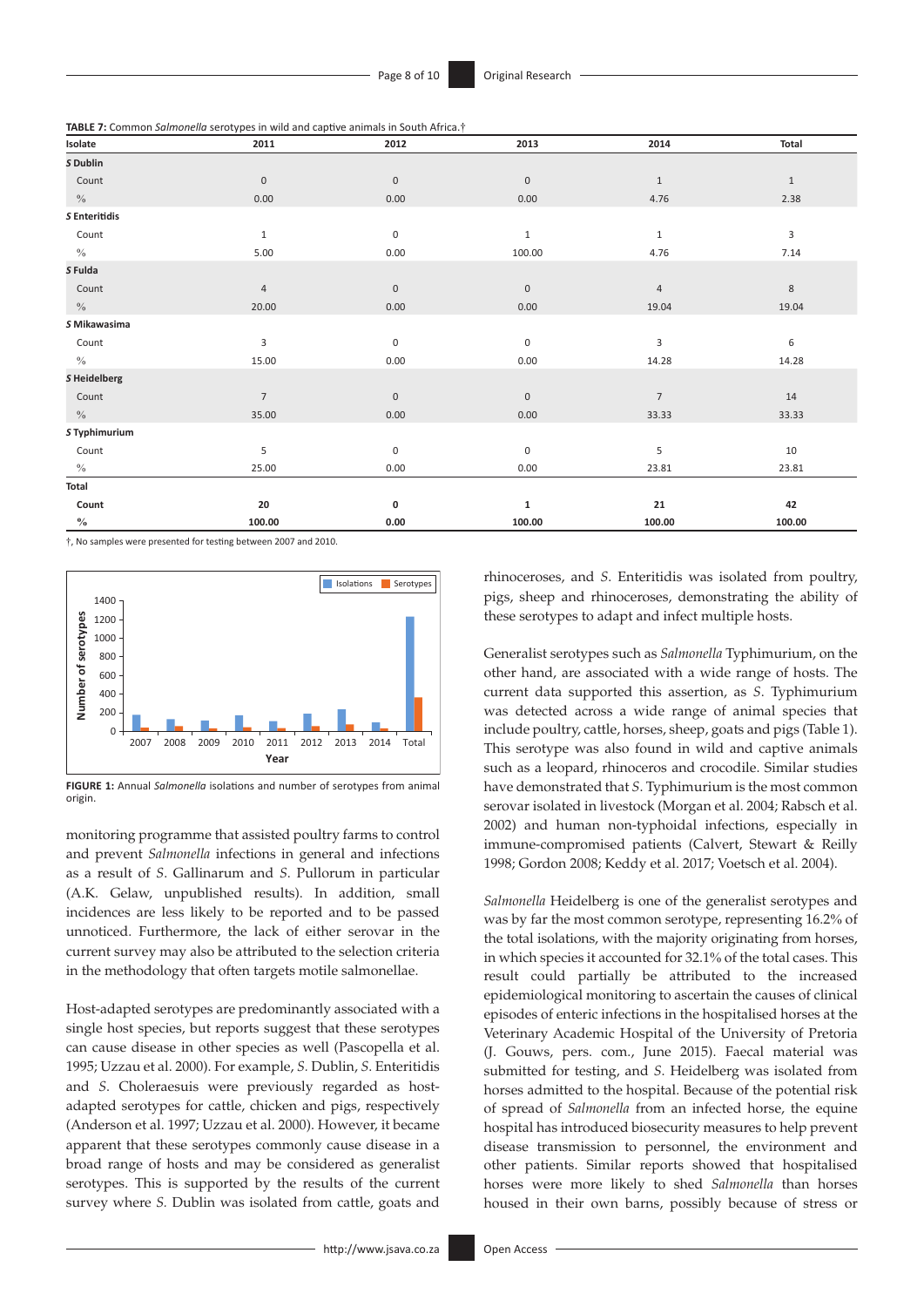illness (Amavisit et al. 2001). A study at a large veterinary hospital in the United States demonstrated that 13% of horses admitted for colic were shedding *Salmonella* species (Kim et al. 2001).

*Salmonella* Typhimurium exhibited the widest zoological distribution (Table 1). This finding is not unexpected because *S*. Typhimurium has been thought of as the most ubiquitous and broadest host-range serotype, as it is frequently associated with diseases in numerous host species, including humans, livestock, domestic fowl, rodents and birds (Bahnson et al. 2006; Padungtod, Kadohira & Hill 2008). It was, however, demonstrated in the current survey that the incidence of *S*. Typhimurium was relatively higher in poultry and equines with incidence rates of 45.2% and 23.9%, respectively.

Although *S*. Enteritidis was isolated from various host species, it was by far the most common serotype encountered in poultry, accounting for 93.5% of the incidents. The remaining 6.5% were shared among cattle (0.6%), rhinoceros (1.7%), sheep (2.3%) and pigs (1.7%). This serotype is among the most common pathogens of chicken that could also adversely affect the health of human beings and other animal species following exposures (Kidanemariam et al*.* 2010). Vertical transmission with internal transovarian contamination of egg-yolk with *S*. Enteritidis has been confirmed, making uncooked eggs no longer safe to eat (Altekruse et al. 1993). Furthermore, *S*. Enteritidis was confirmed as causes of human outbreaks of non-typhoidal salmonellosis associated with the consumption of foods of animal origin in South Africa (Muvhali et al. 2017). *Salmonella*  Enteritidis is often presented separately from other serotypes of *Salmonella* because this bacterium is specifically cited in zoonosis control legislation. The South African government has included *S*. Enteritidis in the list of controlled diseases (Anon 1984; Kidanemariam et al*.* 2010).

*Salmonella* Dublin and *Salmonella* Typhimurium are the two predominant serotypes detected in cattle in the current survey, accounting for 48.3% of the total recorded isolations. The relative incidence of *S*. Dublin (33.6%) is, however, higher than that of *S*. Typhimurium (14.6%) for the survey period. Similar studies have shown that *S*. Dublin may potentially be the most frequently isolated serotype in cattle, more than the broad host-range serotypes, such as *S*. Typhimurium (Brackelsberg, Nolan & Brown 1997; Kidanemariam et al*.* 2010). It should be noted that the disease epidemiology of *S*. Dublin and *S*. Typhimurium varies considerably. Most importantly, cattle infected with *S*. Dublin often become asymptomatic carriers and continue to excrete large numbers of organisms in their faeces for many years and often for life (Giles, Hopper & Wray 1989; Rice, Besser & Hancock 1997; Vanselow et al. 2007). Effective control of infection should thus include removal of chronically infected cattle and implementation of stringent biosecurity measures. On the other hand, hosts infected with *S*. Typhimurium will only shed the organism for a few weeks

to a month after clinical recovery (Huston, Wittum & Love 2002). However, it should be noted that *S*. Typhimurium tends to persist in the environment for longer periods (Rabsch et al. 2002). One study estimated the median duration of shedding in dairy cattle to equal 50 days, with a maximum duration of 391 days (Cummings et al. 2009). This can be mitigated by implementing proper biosecurity measures at all times.

Clinically affected herds and certain management systems may pose an increased risk to public health. Little is known about the *Salmonella* risk posed to humans by indirect animal contact, especially through environmental contamination. Considering the public health significance of this group of bacteria, further studies, especially on spatial clustering of human cases around livestock premises, are needed to assess the indirect risks posed by livestock operations in South Africa.

### **Acknowledgements**

This work was supported partly by a grant from the Agricultural Research Council – Onderstepoort Veterinary Research (P10000046). We acknowledge Mrs Maluleka for the technical support during data retrieval. We are also indebted to Dr Sabeta for his critical comments on the manuscript.

#### **Competing interests**

The authors declare that there is no conflict of interest with regard to the writing of this article.

#### **Authors' contributions**

A.K.G. contributed to the study design, interpretation of data and preparation of the manuscript. I.M. and P.N. contributed to laboratory testing and data collection.

### **References**

- Altekruse, S.F., Bauer, N., Chanlongbutra, A., DeSagun, R., Naugle, A., Schlosser, W.<br>et al., 2006, 'Salmonella Enteritidis in broiler of Lessing, United States, 2000–2005',<br>/2001–2005, 2004–2005 / 2014–2014, 2014–2014, 20 [eid1212.060653](https://doi.org/10.3201/eid1212.060653)
- Altekruse, S., Koehler, J., Hickman-Brenner, F., Tauxe, R.V. & Ferris, K., 1993, 'A<br>comparison of Salmonella Enteritidis phage types from egg-associated a outbreaks<br>and implicated laying flocks', *Epidemiology and Infectio* [org/10.1017/S0950268800050639](https://doi.org/10.1017/S0950268800050639)
- Amavisit, P., Markham, P.F., Lightfoot, D., Whithear, K.G. & Browning, G.F., 2001, 'Molecular epidemiology of *Salmonella* Heidelberg in an equine hospital', *Veterinary Microbiology* 80, 85–98.
- Anderson, R.L., Walker, R.L., Hird, D.W. & Blanchard, P.C., 1997, 'Case-control study of an outbreak of clinical disease attributable to *Salmonella* infection in eight dairy herds', *Journal of the American Veterinary Medical Association* 210, 528–530. [https://doi.org/10.1016/S0378-1135\(00\)00373-4](https://doi.org/10.1016/S0378-1135(00)00373-4)
- Bahnson, P.B., Fedorka-Cray, P.J., Ladely, S.R. & Mateus-Pinilla, N.E., 2006, 'Herd-level risk factors for *Salmonella enterica* subsp. *enterica* in U.S. market pigs', *Preventive Veterinary Medicine* 76(3–4), 249–262. [https://doi.org/10.1016/j.prevetmed.](https://doi.org/10.1016/j.prevetmed.2006.05.009) [2006.05.009](https://doi.org/10.1016/j.prevetmed.2006.05.009)
- Baumler, A.J., Tsolis, R.M., Ficht, T.A. & Adams, L.G., 1998, 'Evolution of host adaptation in *Salmonella enterica*', *Infection and Immunity* 66(10), 4579–4587.
- Brackelsberg, C.A., Nolan, L.K. & Brown, J., 1997, 'Characterization of Salmonella<br>Dublin and Salmonella Typhimurium (Copenhagen) isolates from cattle',<br>Veterinary Research Communications 21(6), 409–420. https://doi.org/10 [A:1005803301827](https://doi.org/10.1023/A:1005803301827)
- Calvert, N., Stewart, W.C. & Reilly, W.J., 1998, 'Salmonella Typhimurium DT104<br>infection in people and animals in Scotland: A collaborative epidemiological study<br>1993–96', Veterinary Record 143(13), 351–354. https://doi.or [vr.143.13.351](https://doi.org/10.1136/vr.143.13.351)